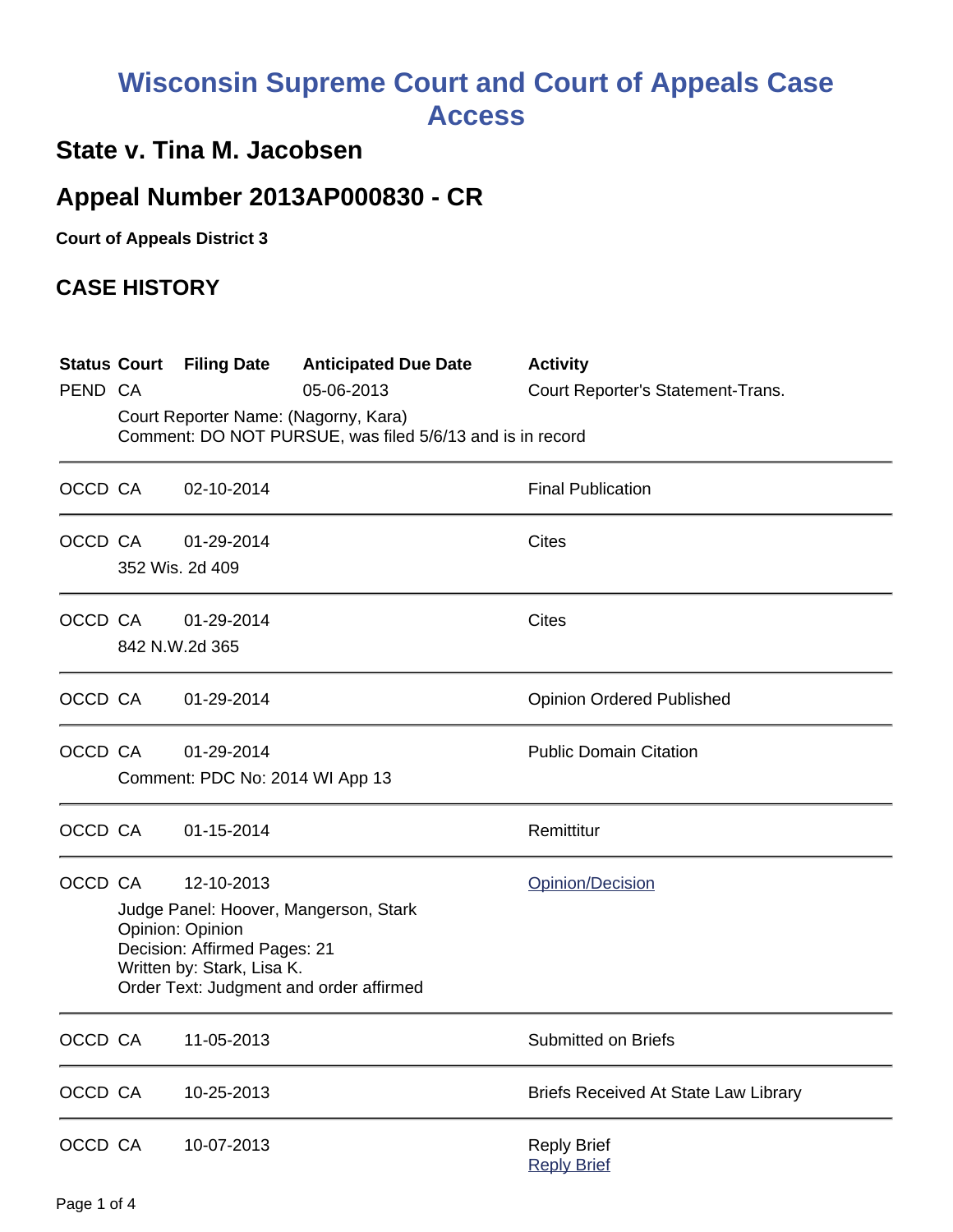OCCD CA 09-12-2013 Brief of Respondent(s)

Filed By: Maura Whelan

Comment: Appx to Brief of Respondent(s)

OCCD CA 09-09-2013 Motion to Extend Time

OCCD CA 10-07-2013 Record and Briefs Sent to District 3

[Brief of Respondent](https://acefiling.wicourts.gov/document/eFiled/2013AP000830/102017)

Filed By: Maura Whelan Submit Date: 9-9-2013 Decision: (G) Grant Decision Date: 9-11-2013 ORD that the time for filing the respondent's brief is extended to 9/13/13. See BRS event due on 9-13-2013 Comment: 3rd request

OCCD CA 08-23-2013 Motion to Extend Time

Filed By: Maura Whelan Submit Date: 8-23-2013 Decision: (G) Grant Decision Date: 8-27-2013 IT IS ORDERED the time for filing the respondent's brief is extended to 09/09/13. See BRS event due on 9-9-2013 Comment: 2nd request

OCCD CA 07-24-2013 Motion to Extend Time

Filed By: Maura Whelan Submit Date: 7-24-2013 Decision: (G) Grant Decision Date: 7-26-2013 ORD that the time for filing the respondent's brief is extended to August 23, 2013. See BRS event due on 8-23-2013

OCCD CA 06-28-2013 Attorney Change Comment: W/drew AAG Weber, added AAG Whelan as counsel for State per letter.

OCCD CA 06-25-2013 Brief & Appx of Appellant(s)

[Brief of Appellant](https://acefiling.wicourts.gov/document/eFiled/2013AP000830/98620)

Filed By: John Carroll

Comment: Separate Appendix Appx to Brief of Appellant(s)

OCCD CA 05-20-2013 Court Order

ORD that the time to file the postconviction motion is extended to 10/19/12. FRO that the deadline for the trial court to decide the postconviction motion is extended to 4/4/13.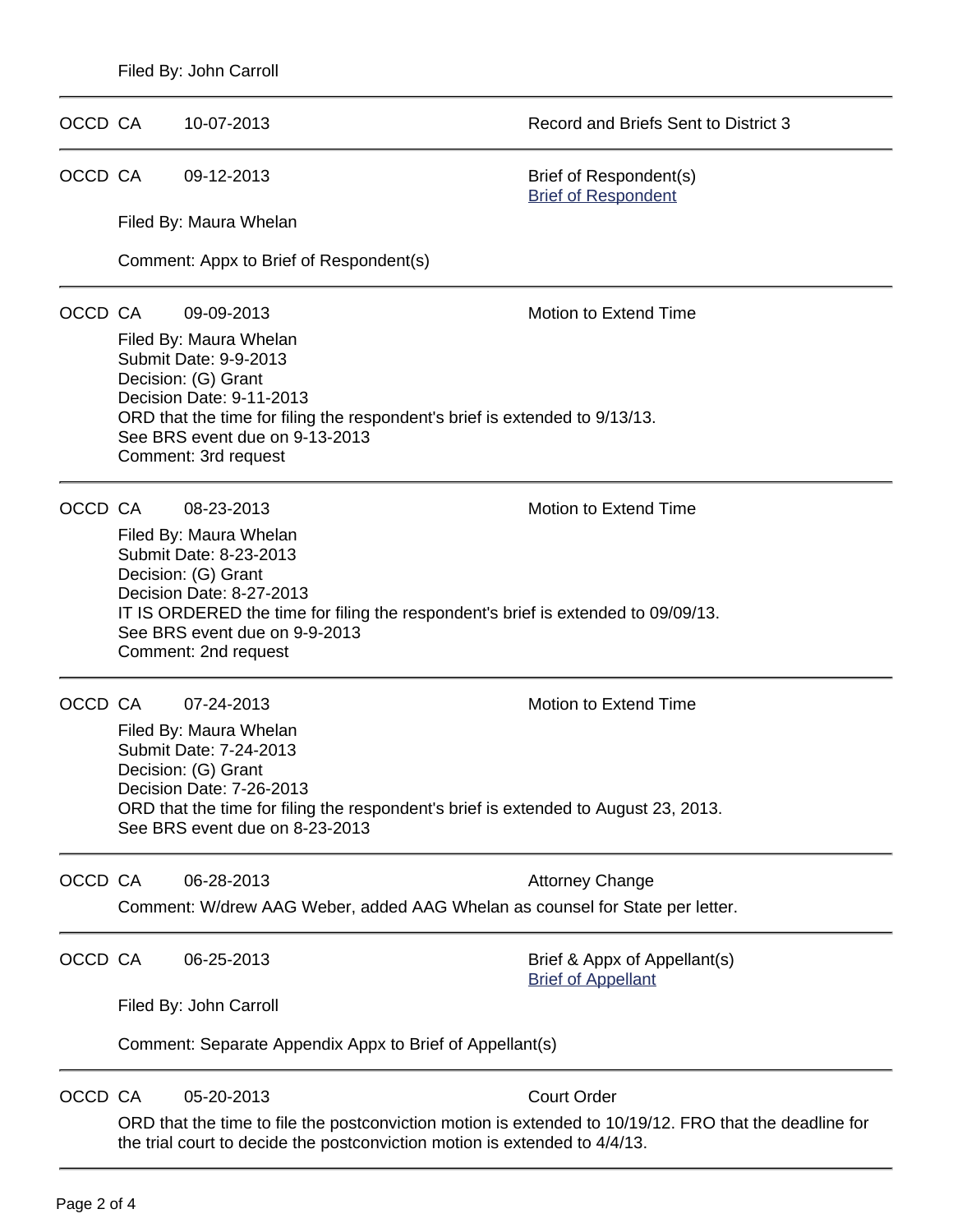| OCCD CA |                                                                                                                                                                                                                                                                                                  | 05-17-2013<br>Comment: PSI #16                                                                    | <b>Sealed Documents</b>                                                                                                             |  |
|---------|--------------------------------------------------------------------------------------------------------------------------------------------------------------------------------------------------------------------------------------------------------------------------------------------------|---------------------------------------------------------------------------------------------------|-------------------------------------------------------------------------------------------------------------------------------------|--|
| OCCD CA |                                                                                                                                                                                                                                                                                                  | 05-17-2013<br>Comment: 1-2 to 40-1, PSI #16                                                       | Record                                                                                                                              |  |
| OCCD CA |                                                                                                                                                                                                                                                                                                  | 04-29-2013<br>Filed By: John Carroll<br><b>Status: Ordered</b><br>4/23/13, new due date is 5/7/13 | <b>Statement on Transcript</b><br>Comment: 4/22/13 rec'd defective-SRT (no court reporter certification) letter and sample SRT sent |  |
| OCCD CA |                                                                                                                                                                                                                                                                                                  | 04-10-2013                                                                                        | Notif. Sent-Filing of NAP & Ct. Record                                                                                              |  |
| OCCD CA |                                                                                                                                                                                                                                                                                                  | 04-10-2013<br>Comment: Receipt No: 13R 000898                                                     | <b>Fee Paid</b>                                                                                                                     |  |
| OCCD CA |                                                                                                                                                                                                                                                                                                  | 04-10-2013                                                                                        | Notice of Appeal & Court Record                                                                                                     |  |
| OCCD CA |                                                                                                                                                                                                                                                                                                  | 04-10-2013                                                                                        | X Transfer                                                                                                                          |  |
| OCCD CA |                                                                                                                                                                                                                                                                                                  | 04-05-2013                                                                                        | Notice of Appeal filed in Cir. Ct.                                                                                                  |  |
| OCCD CA |                                                                                                                                                                                                                                                                                                  | 03-27-2013                                                                                        | <b>Order of Circuit Court</b>                                                                                                       |  |
| OCCD CA | MXT to file NAP/PCM<br>10-01-2012<br>Filed By: John Carroll<br>Submit Date: 10-1-2012<br>Decision: (G) Grant<br>Decision Date: 10-2-2012<br>ORD that the time for filing the defendant's notice of appeal or postconviction motion is extended to<br>10/18/12.<br>Comment: 3rd                   |                                                                                                   |                                                                                                                                     |  |
| OCCD CA | 08-16-2012<br>MXT to file NAP/PCM<br>Filed By: John Carroll<br>Submit Date: 8-16-2012<br>Decision: (G) Grant<br>Decision Date: 8-17-2012<br>IT IS ORDERED that the time for filing the defendant's notice of appeal or postconviction motion is<br>extended to October 1, 2012.<br>Comment: 2nd. |                                                                                                   |                                                                                                                                     |  |
| OCCD CA |                                                                                                                                                                                                                                                                                                  | 06-11-2012<br>Filed By: John Carroll<br>Submit Date: 6-11-2012                                    | MXT to file NAP/PCM                                                                                                                 |  |